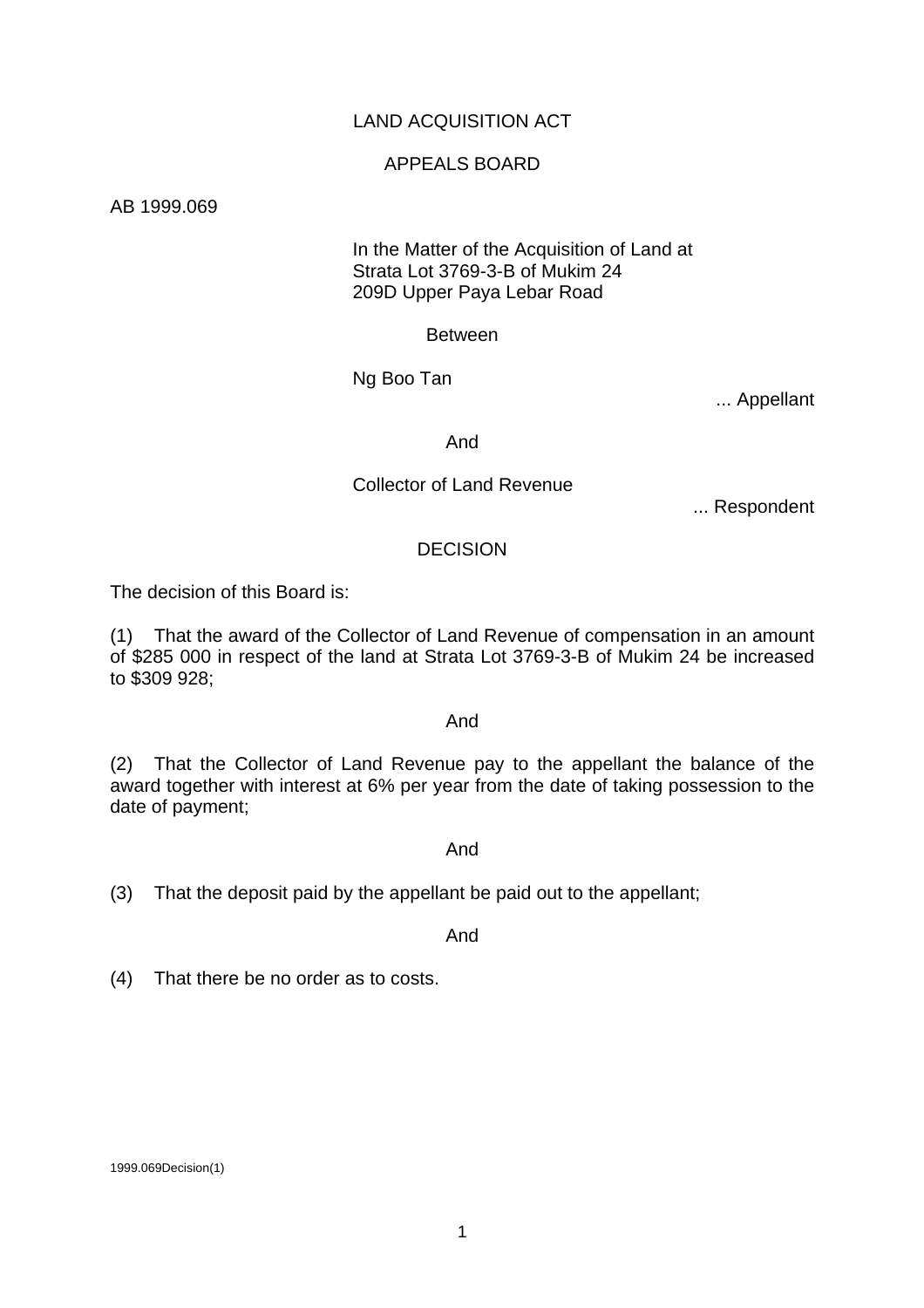# BRIEF STATEMENT OF REASONS

The reasons for the Decision/Order are:

# *Appeal*

(1) On 10 December 1998 ("acquisition date") a notification was published in the *Gazette* of a declaration made under s 5 of the Land Acquisition Act ("s 5 declaration") that the land at Strata Lot 3769-3-B of Mukim 24 ("acquired land") was required for a public purpose. The appellant was then the proprietor of the acquired land for an estate in fee simple and is a person interested.

(2) For the purpose of the inquiry held under s 10 the appellant submitted a claim of \$800 000 for compensation. The respondent ("Collector") found that the market value as at the acquisition date was \$285 000 and that this was not higher than as at 1 January 1995 and on 9 April 1999 he made an award of compensation in that amount.

(3) The appellant appeals against the award on the ground that the Collector has erred in his determination of the market value of the acquired land. The appellant further claims a sum for reasonable expenses incidental to a change of residence and compensation of \$488 000 in the aggregate.

# *Acquired Land*

(4) Elling Court was a residential development consisting of 15 walk-up flats in two blocks of 3 Storey buildings on land at Lot 3769 of Mukim 24. Lot 3769 was a near rectangular plot of land at Upper Paya Lebar Road on its West side close to its junction with Bartley Road as it was at the acquisition date. The site area of Lot 3769 was 1 681.5sm. One block comprising 6 flats ("front block") was constructed closer to Upper Paya Lebar Road and the other block an "L" shaped building comprising 9 flats ("rear block") was constructed further away to form an open space between the two blocks. Car parking facilities were available in the open space. The acquired land comprised a flat at 209D Upper Paya Lebar Road which was on the 2nd Storey of the rear block of Elling Court together with a 1/15 share of the common property on Lot 3769. The whole of Lot 3769 has also been acquired together with the acquired land.

(5) Since 1983 Elling Court has been adversely affected by road lines drawn by the Land Transport Authority ("LTA") or its predecessors "to safeguard the need to provide road infrastructure to meet the future travel demand" as Mr Quek Teck Beng of LTA said in his letter of 29 November 2001. His evidence is that when a road line has been drawn it does not necessarily follow that the affected land will be acquired. Changes to road proposals may arise and new road lines may be drawn. It is only when the proposals are adopted and a road project is implemented or carried into effect that action will be taken to acquire the affected land under the Act. The owners of land affected by a road line will not know about it unless they obtain what has in recent years come to be commonly called a road line plan ("RLP") and the market may not know of the road line except through the RLP. Any member of the public may purchase a RLP.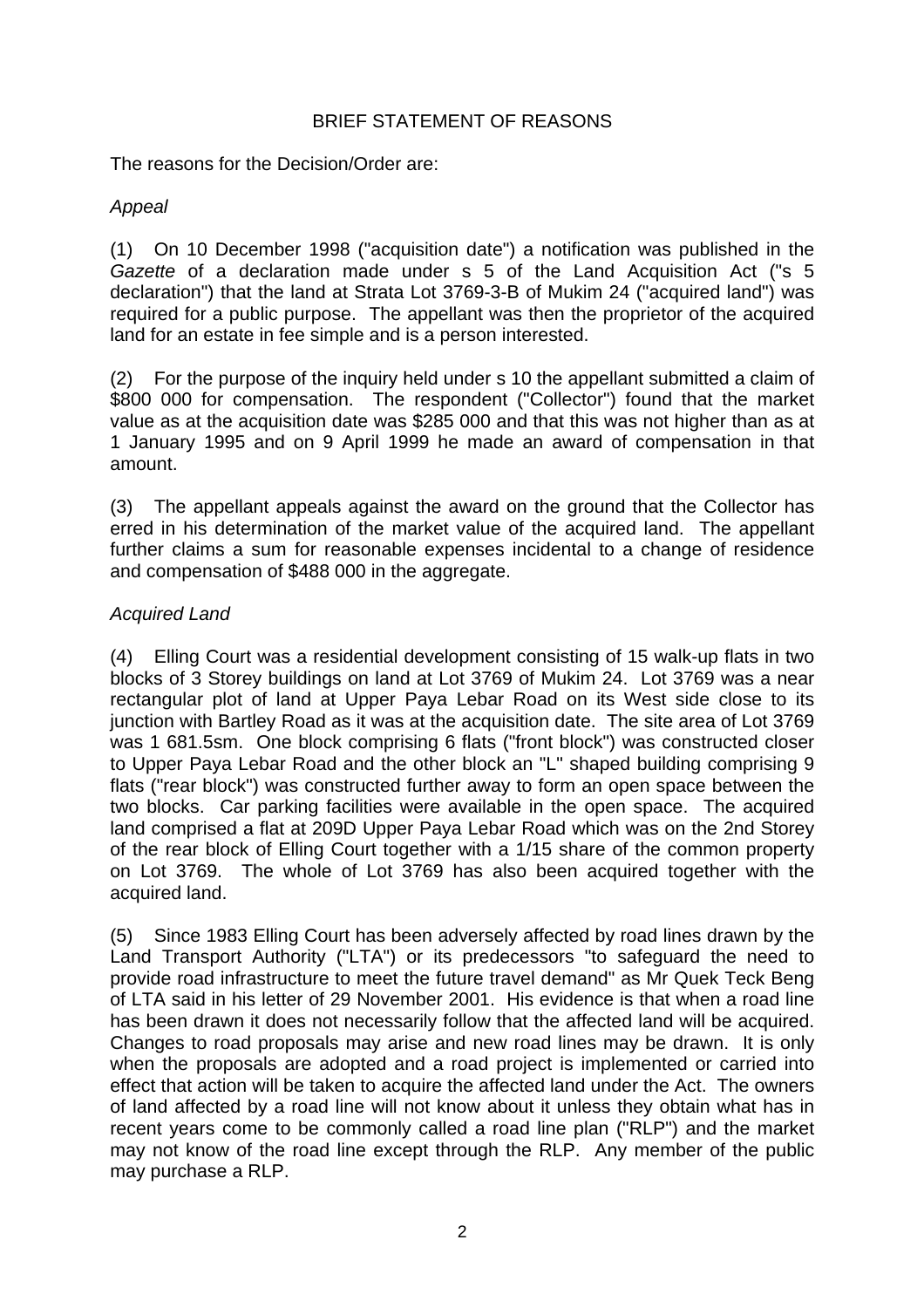(6) A RLP affecting Elling Court was first sold in December 1983. It would have shown a road line ("1983 road line") that affected the whole of the front block of Elling Court. The rear block (where the acquired land was) was not affected. The 1983 road line did not lead to any road project that was implemented. In 1985 another road line ("1985 road line") was drawn in its place but there is no evidence that a RLP showing the 1985 road line was ever sold. It would have affected a larger part of Lot 3769 but still would not have affected the rear block. In May 1995 the Development Guide Plan ("DGP") for Hougang was endorsed by the Minister and the road line for Upper Paya Lebar Road ("1995 road line") was re-drawn. The RLP showing the effect of the 1995 road line on Elling Court was first sold in January 1996. The RLP would have shown a road line that affected not only the whole of the front block of Elling Court but also much of the rear block including the whole of the acquired land.

(7) In the RLP with the 1995 road line Upper Paya Lebar Road was to be widened. Its junction with Bartley Road was to be moved so that the affected part of Lot 3769 would become part of the junction. When the detailed design for the road project was developed new road lines were drawn in 1998 ("1998 road lines"). It would have been before the acquisition date. The 1998 road lines would result in the whole of Lot 3769 being well inside the proposed junction but there is no evidence that a RLP showing the 1998 road lines was ever sold. The s 5 declaration stated that the public purpose for which the acquired land (together with other plots of land) was required was the proposed Bartley Road extension to Tampines Avenue 10. The plan referred to in the s 5 declaration is not before this Board but it would have shown the 1998 road lines. The extension would be from the proposed junction to the East of Upper Paya Lebar Road. That was the use to which the acquired land was to be put whether in the 1995 road line or in the 1998 road lines. The road project was to be implemented and action was taken for the acquisition of the acquired land.

## *Compensation*

(8) Section 33 of the Act provides:

(1) In determining the amount of compensation to be awarded for land acquired under this Act, the Board shall ... take into consideration the following matters and no others:

- (a) the market value
	- $(i)$  ...

(C) as at 1st January 1995 in respect of land acquired on or after 27th September 1995;

(ii) as at the date of publication of the notification under section 3(1) if the notification is, within 6 months from the date of its publication followed by a declaration under section 5 in respect of the same land or part thereof; or

(iii) as at the date of publication of the declaration made under section 5,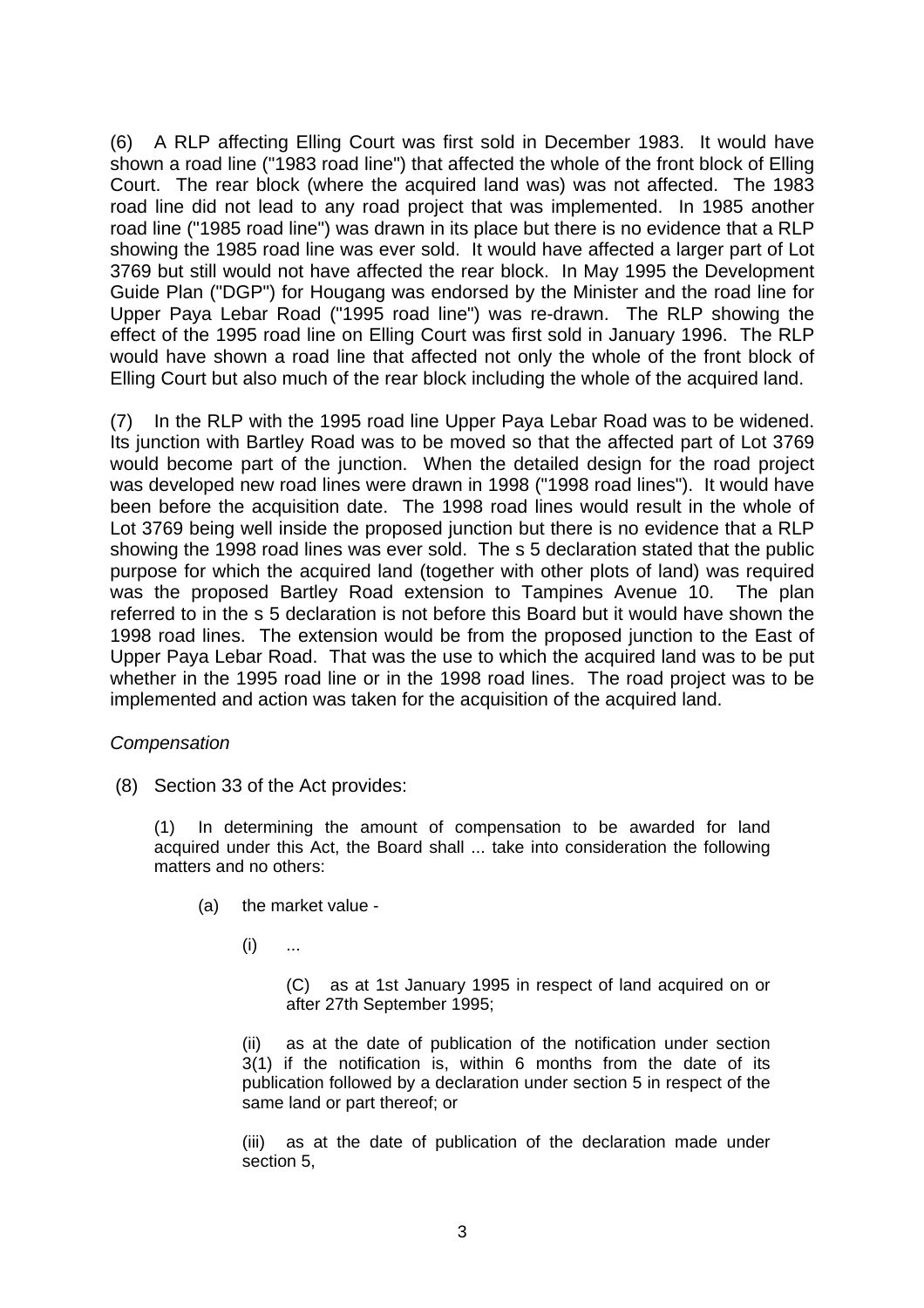#### whichever is the lowest

No notification under s 3(1) was published. The s 5 declaration was published on 10 December 1998 and it is common ground that the market value as at 10 December 1998 was the lowest and it is the market value of the acquired land as at 10 December 1998 that among other matters has to be taken into consideration in determining the amount of compensation to be awarded.

## *Petition of Appeal*

(9) In para (e)(5) of the amended petition of appeal the appellant says:

The Collector has erred in law in using as comparables transactions of properties which were affected by road reserve lines at the time of those transactions.

It is not disputed that "road reserve lines" is a reference to "road lines" referred to in Mr Quek Teck Beng's letter. The appellant's case in the main is that the principle of law commonly referred to as the *Pointe Gourde* principle (in its operation in reverse) ("*Pointe Gourde* principle in reverse") is part of the law of Singapore and accordingly the "valuation of the subject property must ignore any decrease in value owing to the drawing of road reserve lines by the LTA across the subject property."

(10) This Board having heard the evidence and made such findings of fact as are necessary for the purpose then stated a case for the opinion of the Honourable Court of Appeal by Case Stated dated 7 March 2002 and the Honourable Court of Appeal (Yong Pung How CJ and Tan Lee Meng J, Chao Hick Tin JA dissenting) by its judgment dated 31 July 2002 said at paras 62, 63:

62 At the conclusion of the case stated, the Commissioner had posed several questions for resolution by the Court of Appeal, which we paraphrase as follows:

(1) Is the *Pointe Gourde* principle in reverse part of the law of Singapore?

 (2) For the purpose of determining the amount of compensation or market value, should the loss of value of the acquired land attributable to

- (i) the publication of a s  $3(1)$  notification (if any),
- (ii) the scheme,
- (iii) the 1983 road line, or
- (iv) the 1995 road line

be compensated for?

63 We would accordingly reply both questions in the negative. The *Pointe Gourde* principle in reverse finds no application under the Land Acquisition Act, and in determining the market value and compensation accruing to the landowner, no elements of any loss of value caused by the process of acquisition need to be artificially compensated for.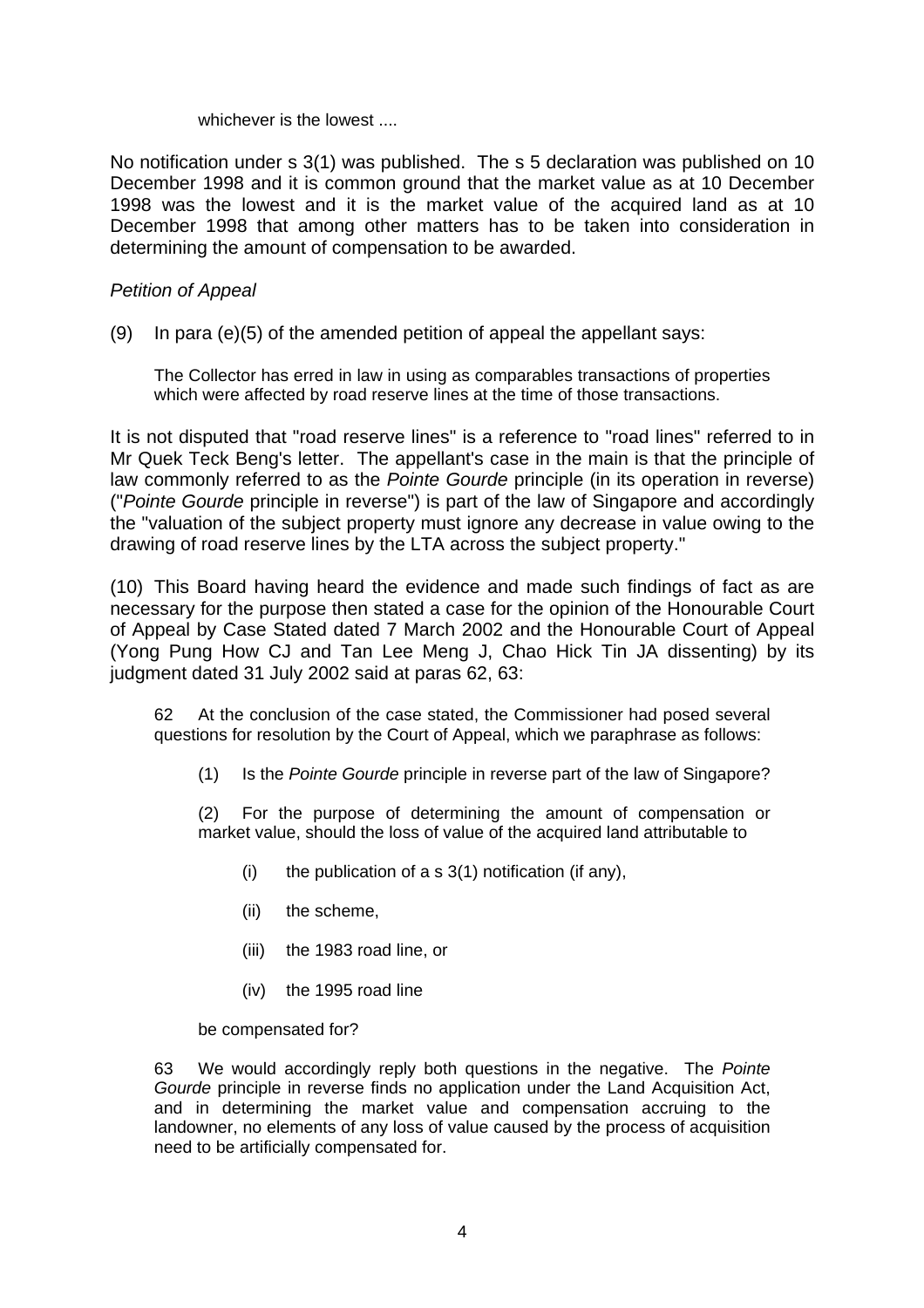(11) The *Pointe Gourde* principle in reverse is not part of the law of Singapore and the appellant fails in this part of her case. As at the acquisition date the acquired land was adversely affected by road lines and it is neither wrong in law nor wrong in fact as a principle of valuation to refer to transactions in respect of properties which were similarly affected by road lines at the time of the transactions by reason only that they (the reference properties) were then so affected.

## *Market Value*

(12) Ms Chua Beng Ee of the Inland Revenue Authority of Singapore testifying for the Collector referred to the following transactions:

| Property                                                 |      |       | Year Built Floor Area Consideration/ Contract Date<br>Floor Area Rate |          |
|----------------------------------------------------------|------|-------|-----------------------------------------------------------------------|----------|
| 1 273 Upper Paya Lebar Rd<br>("273")                     | 1959 | 114sm | \$300 000<br>\$2 632/sm                                               | Sep 1995 |
| 2 273A Upper Paya Lebar Rd 1959<br>('273A")              |      | 114sm | \$300 000<br>\$2 632/sm                                               | Jan 1996 |
| 3 207B Upper Paya Lebar Rd 1964<br>Elling Court ("207B") |      | 101sm | \$250 000<br>\$2 475/sm                                               | Nov 1996 |

She explained that she obtained the market value of the acquired land from the first of these transactions after making adjustments for time and for differences in physical features and that the transaction in respect of 207B which was in Elling Court itself was only referred to as a check. Ms Chua referred to the Property Price Index for apartments in the North East planning region in URA, *Price & Rental Indices* (4th Quarter 1998) ("PPI" for 4th Quarter 1998) (which showed a fall of about 29% from the 3rd Quarter of 1995 to the 4th Quarter of 1998) and allowed an adjustment of -10% for time to derive a base value of \$270 000. She allowed \$5 000 for improvements and \$10 000 for corner unit and windows for a market value of \$285 000. 273 was at the acquisition date also adversely affected by road lines as the parties agree.

(13) For the appellant it was contended that the dates of the transactions were too remote and that adjustment factors would not be accurate when applied over such a long period of time. The relevant dates in this case are 1 January 1995 ("statutory date" where the acquisition date is 27 September 1995 or later) and the acquisition date (10 December 1998). The transactions took place between September 1995 and November 1996 and presumably there could have been no objection for length of time to refer to these transactions to determine the market value as at 1 January 1995. For the appellant there could have been no objection for length of time to determine the market value as at the acquisition date either since it has been agreed that the market value as at the acquisition date is lower than as at 1 January 1995. In the decision of this Board the reference transactions are not objectionable for length of time. This Board has addressed the objection as it is stated and while the period of time is really not long in this case what is relevant is not the length of the period of time itself but the changes in the circumstances which have a bearing on the price but there is no evidence of such changes in that time.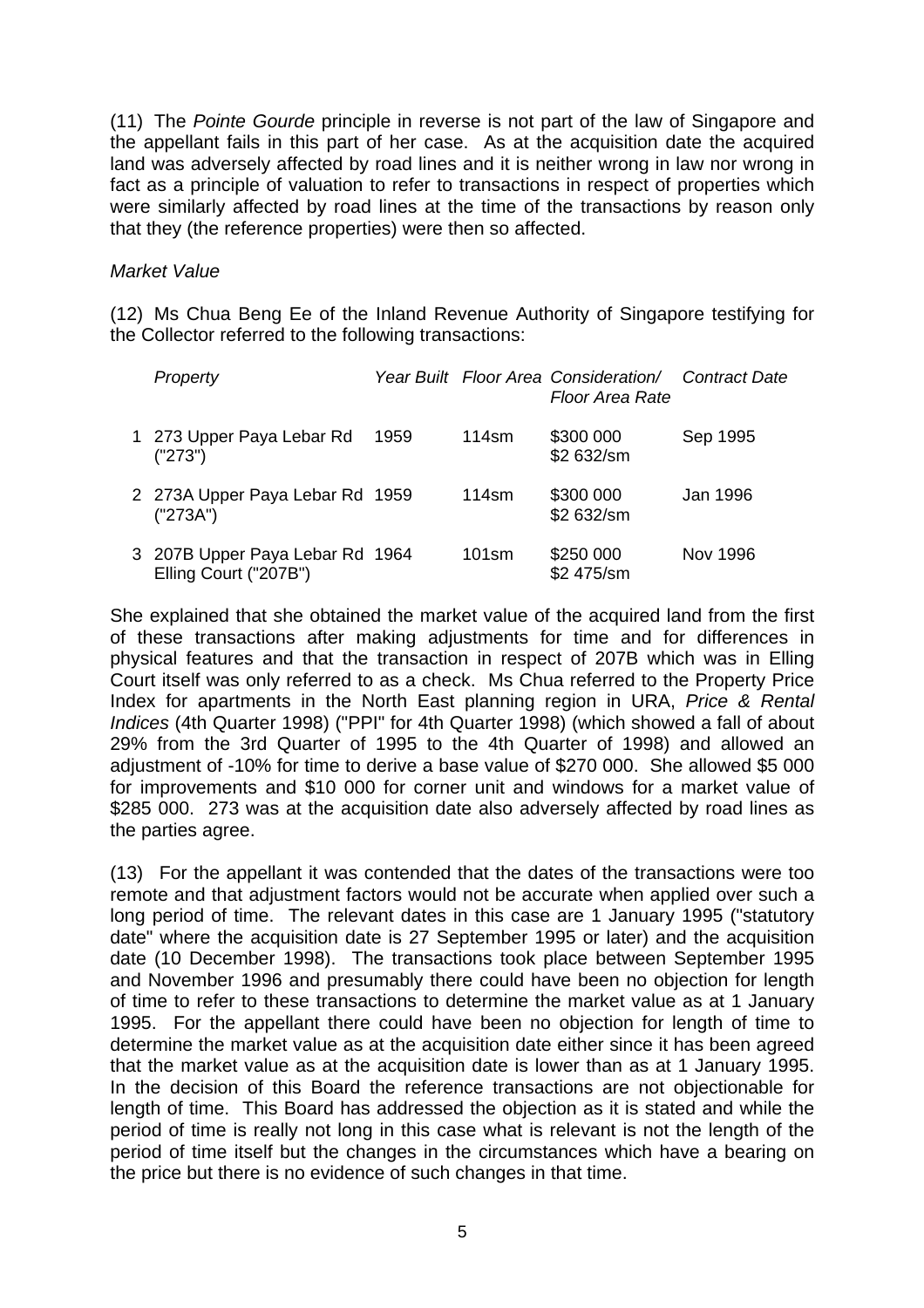(14) It was also contended that the first transaction in September 1995 (the date of the contract was 18 September 1995) reflected the market value as at 1 January 1992. Prior to December 1995 the statutory date where the acquisition date was 18 September 1995 was 1 January 1992. The argument appears to be that since the property was adversely affected by a road line the price would reflect what the buyer might receive by way of compensation in the event of acquisition and to determine such compensation the market value to be taken into account could not exceed what it was on 1 January 1992. 273A was transacted in January 1996 and the price would by the same argument reflect the market value as at 1 January 1995 the statutory date where the acquisition date is after 27 September 1995. It was transacted at the same price as 273. This Board finds that the first reference transaction is not for the reason advanced for the appellant objectionable.

(15) It was finally contended that the adjustment factor for time adopted by the Collector was arbitrary. Ms Chua referred to PPI for the relevant period which showed a fall in price of about 29% but she adopted 10%. The appellant does not contend that an adjustment of -29% should instead be allowed for time. Her case appears to be that there should be no adjustment for time as there was no proper basis for doing so.

(16) PPI offers a guide as to the movement of prices over time but is not a substitute for an adjustment factor derived from an analysis of comparable transactions at the relevant dates for which there is in this case no evidence. In this appeal the acquired land is land that is adversely affected by road lines but PPI is derived from transactions of all apartments, whether or not affected by road lines, in the planning region and "the price index of each Planning Region is the weighted average of the sub-indices of selected groups of districts" into which each planning region is divided and "the grouping is selected on the basis of frequent transactions". See PPI for 4th Quarter 1998 at p iv. Not a single transaction at a price of \$3 000/sm or less in the 4th Quarter of 1998 or the 1st Quarter of 1999 for any apartment in the North East planning region was included in any such grouping. See Table 2.4 of PPI for the respective Quarters. There have been significantly less frequent transactions involving apartments in the rear block of Elling Court after January 1996 when the 1995 RLP was first sold to the public. On the evidence this Board is not satisfied that an adjustment for time of -10% should be allowed on the basis of PPI.

(17) Mr Ng Chun Sing was the purchaser of 273 in the first transaction. Testifying for the appellant he said that he was informed that the property was adversely affected by a road line and that buyers would not be able to use their CPF savings or obtain a bank loan to finance the purchase. He said the sellers were siblings who did not get along with each other and he was prepared to offer what he thought was below the market price. He said he took into account the advice he received that if the property was acquired he "would be given compensation equivalent to the market value at 1 January 1992". It was contended for the appellant that the price at which 273 was transacted does not reflect its market value then.

(18) It might have appeared to Mr Ng that the sellers did not get along with each other and to have been anxious to sell but as he himself testified the property was adversely affected by a road line. It was more likely to be acquired than if it was not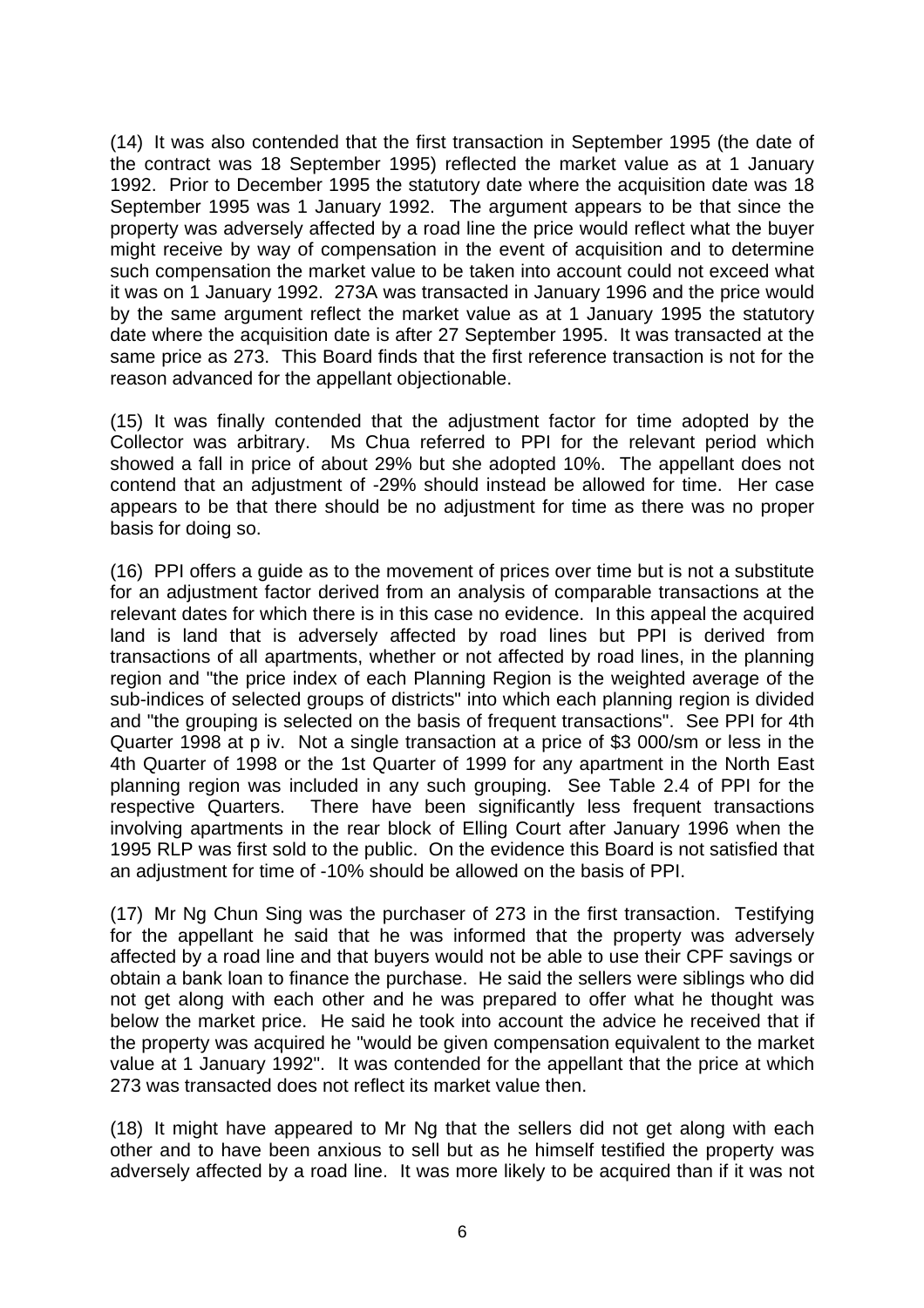so affected. It should come as no surprise that the sellers should be anxious to sell and the more so if they should find a ready buyer or a person who appeared to be ready to buy as he was but the sellers themselves have not given any evidence. If there was any anxiety to sell it was not necessarily personal to the sellers. It was more likely to be the consequence of a characteristic of the property itself i.e. of the property being adversely affected by a road line. The sale and purchase was subject to the condition that the buyer was aware of the road line and that he would "not make objection thereto and shall complete the sale and purchase without any reduction [or] abatement of the purchase price". This Board has considered the whole of the evidence including the evidence of Mr Ng and finds that the price at which 273 was transacted did reflect its market value then.

(19) Mr Tay Kian Soo was the purchaser of 273A in the second transaction. Testifying for the appellant he said that before the purchase he lived at 279 Upper Paya Lebar Road ("279") which was in the same block of apartments as 273 and he learned that his friend and neighbour of 15 years who lived at 273A wished to sell his apartment for \$380 000. After some negotiation the price was agreed at \$300 000 and the terms of sale agreed included the following:

2 The Purchaser shall pay to the Vendor the purchase price in instalments as follows:-

- (a) Upon the signing of this Agreement … \$30 000;
- (b) On or before [1 February 1996] … \$60 000;
- (c) On or before [4 March 1996] … \$60 000;
- (d) On or before [18 March 1996] … \$60 000;
- (e) On or before [15 April 1996] … \$60 000;
- (f) On or before [30 April 1996] … \$30 000. …

8 The said property is sold with vacant possession to be delivered on 31 December 1996 or earlier at the Vendor's option subject to the Vendor paying to the Purchaser rental at the rate of \$1 000 per month from the 1st day of May 1996.

It was urged upon this Board that these were special terms and that accordingly the price does not reflect the market value of 273A.

(20) Where an agreement for sale and purchase is signed between the seller and the buyer (as opposed to the more usual practice of the seller giving to the buyer an option to purchase in consideration of the buyer paying to the seller say 1% of the price) the usual terms of payment of the price would provide for payment of a deposit of 10% on signing the agreement and of the balance within a period varying from one month to 12 weeks. The length of time is usually tied to the time it takes for loan arrangements to be made and documented. In this case the buyer had about 13 weeks to complete the payment of the instalments. Some buyers might have found these terms more favourable and some less so but there is no evidence to show that a buyer would be more willing to pay a higher price or a lower price given these terms of payment.

(21) The seller was given 8 months from the due date of payment of the last instalment to give vacant possession. For that he had to pay \$1 000/month giving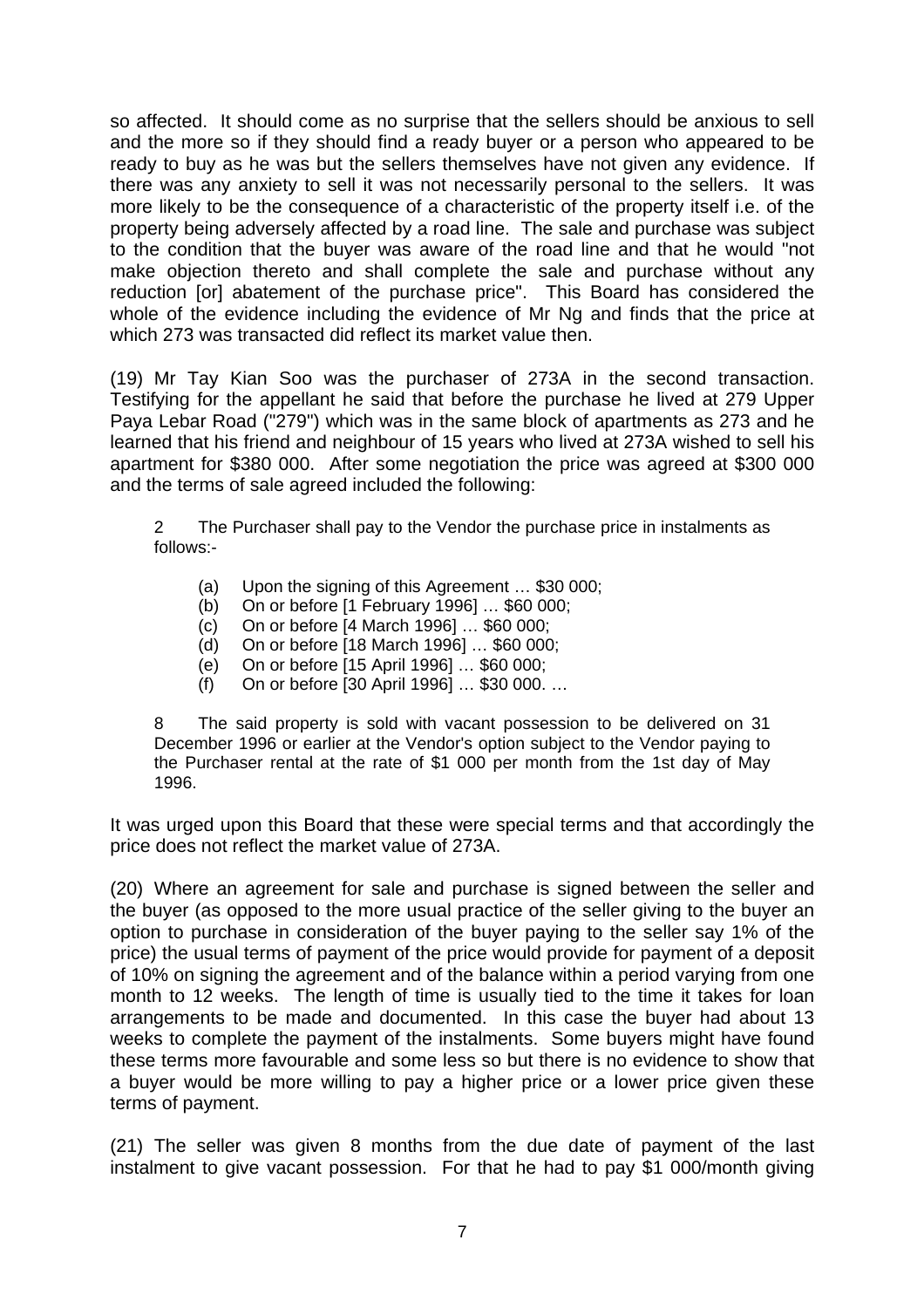the buyer a rate of return on investment of 4%/year. This is really not remarkable. Mr Tay was living with his parents at 279 which is in the same apartment block. There is no evidence of any pressing need to take physical possession of the property on payment of the last of the instalments. The seller had purchased another property to live in and needed time to carry out additions and alterations. On the evidence including the whole of the evidence of Mr Tay this Board finds that the price at which 273A was transacted in the second transaction does reflect its market value then.

(22) Ms Tay Gim Choo Angela testifying for the appellant said that she was the marketing executive with Chane Realty Pte Ltd who "helped to broker the sale of [207B]" in the third transaction. The seller was a Malaysian and Ms Tay said she was informed by Ms Seah Ah Lan Karen who was also a property agent that the seller was in a hurry to liquidate his investment in Singapore and that he was planning to return to Malaysia and was willing to sell at a low price. Neither Ms Seah nor the seller gave any evidence and this Board will not admit such hearsay evidence notwithstanding its powers under s 25(4)(d). Ms Tay said that she introduced this property to one of her clients a director of Teck Bee Engineering Pte Ltd and that "Teck Bee was searching for cheap accommodation to house their foreign workers". Ms Tay also said that "after several rounds of negotiations [she] obtained an offer to sell [207B] for \$250 000". It was submitted that this was well below "market values of around \$400 000 at the time".

(23) 207B might have been bought for the purpose of housing the buyer's foreign workers but there is no evidence to show that such a use would result in a lower price being paid for the property than if it had been bought for a different purpose. In any case the buyer is free to use it for any other purpose consistent with its permitted use under the law. The property was cheap not because of the purpose the buyer had intended for it. It was cheap because it was adversely affected by a road line. Ms Tay said as much when she agreed that if it was not adversely affected by a road line it would not be selling at \$250 000. On the evidence this Board finds that the price of the third transaction does reflect the market value of 207B at the time of the transaction although Ms Chua only referred to this transaction as a check.

(24) The appellant relies heavily on her own purchase in April 1999 of 319A Upper Paya Lebar Road ("319A") for which she paid \$465 000. 319A was not at any time at all affected by a road line. It was obviously not a comparable transaction and no inference can be drawn from that transaction or any others in respect of the apartments in the same block as to the probable price or market value of the acquired land as at the acquisition date.

(25) The appellant's alternative approach as developed by Mr Tang Kok Kong of Henry Butcher Appraisal Group Pte Ltd who testified for the appellant was to take the first two of Ms Chua's reference transactions in respect of 273 and 273A and to assume that the prices reflected the market value as at 1 January 1992. He then referred to PPI for the relevant Quarters and made adjustments of +21% for time and other adjustments for differences and came to an average floor area rate of \$3 816/sm. Applying this to the acquired land and making further adjustments for other differences he came to a value of \$452 000 which he said was the market value of the acquired land as at the acquisition date.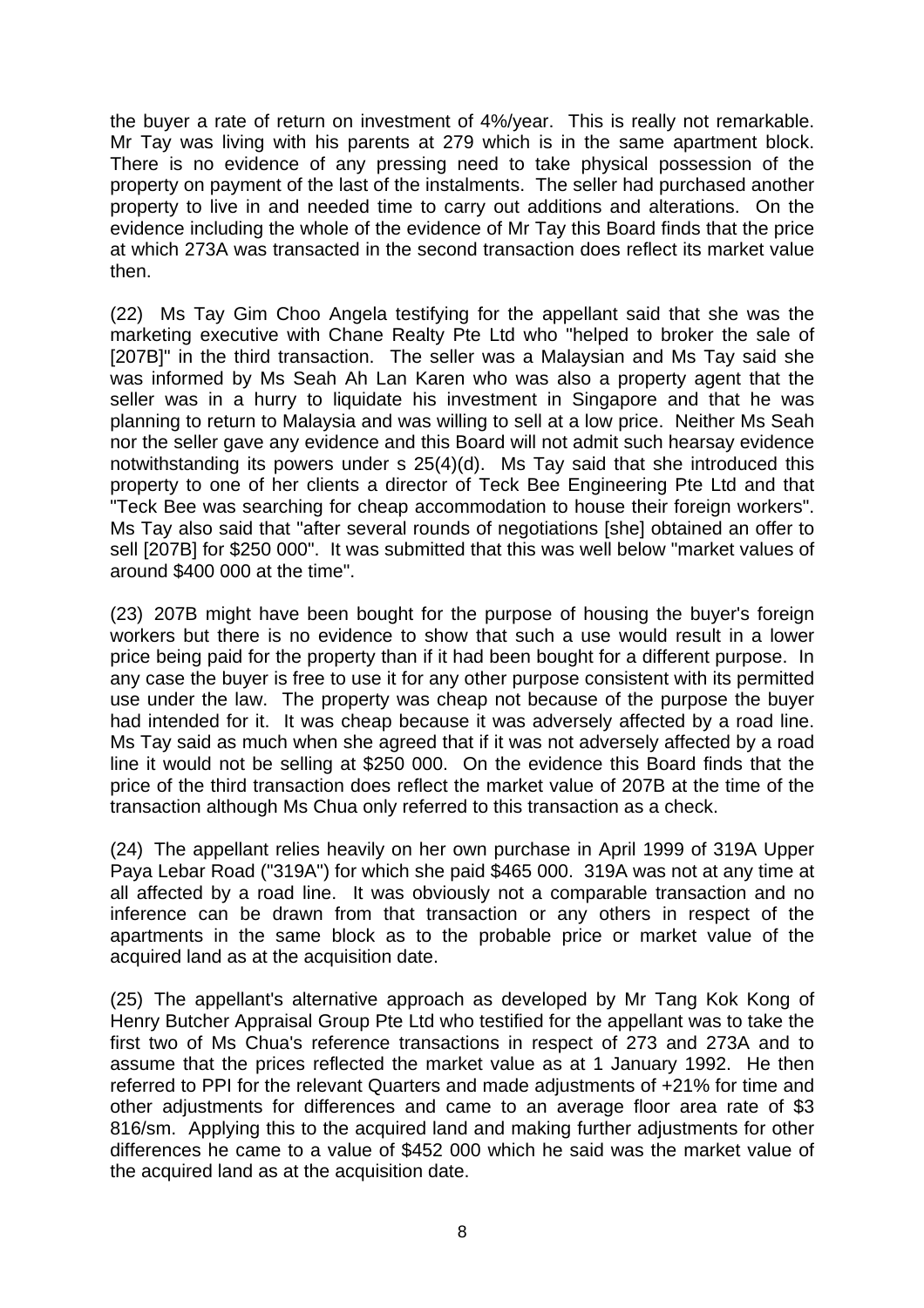(26) 273 was transacted on 18 September 1995 and if it was acquired immediately after the statutory date would be 1 January 1992 as noted above. However, as noted above also, 273A was transacted in January 1996 by a sale and purchase contract dated 25 January 1996 and if it was acquired immediately after the contract was signed the statutory date would be 1 January 1995 and not 1 January 1992. Further there is no evidence that 273 was transacted at its 1 January 1992 market value. The purchaser said he considered the market value of "around \$350 000 or lower" and this Board has found that the price of \$300 000 reflected the market value of 273 at the time of the transaction. This Board finds that Mr Tang's alternative approach was not supported by the evidence.

(27) On the evidence and the facts agreed this Board finds that the base value of the acquired land as at the acquisition date was \$285 000. To that will be added \$5 000 for improvements and \$10 000 for corner unit and windows for a total of \$300 000 and accordingly finds that the market value of the acquired land as at the acquisition date was \$300 000.

## *Reasonable Expenses*

(28) Section 33 provides:

(1) In determining the amount of compensation to be awarded for land acquired under this Act, the Board shall ... take into consideration the following matters and no others …

 (e) if, in consequence of the acquisition, he is compelled to change his residence or place of business, the reasonable expenses, if any, incidental to that change .…

It is not disputed that the appellant has been compelled to change her residence in consequence of the acquisition. She has bought another flat to live in and has incurred expenses. She claims \$22 211 as follows as expenses incidental to the change of residence which it is submitted have to be taken into consideration:

|  | Stamp fees, legal costs and incidental charges<br>incurred for purchase of 319A | $$15\,211$ |
|--|---------------------------------------------------------------------------------|------------|
|  | $\blacksquare$ . The set of $\blacksquare$                                      | ~- ^^^     |

| \$22 211 |
|----------|
| ------   |

(29) The Collector concedes that stamp fees, legal costs and incidental charges which would have been incurred in the purchase of alternative accommodation for a consideration not exceeding the market value of the acquired land as found by this Board may be taken into consideration as expenses under s 33(1)(e). This Board has found the market value of the acquired land as at the acquisition date to be \$300 000 and accordingly the expenses would amount to \$8 928. In these circumstances this Board will take these expenses into consideration as expenses under s 33(1)(e) but without deciding the point (which is expressly reserved) as it has heard no argument on it.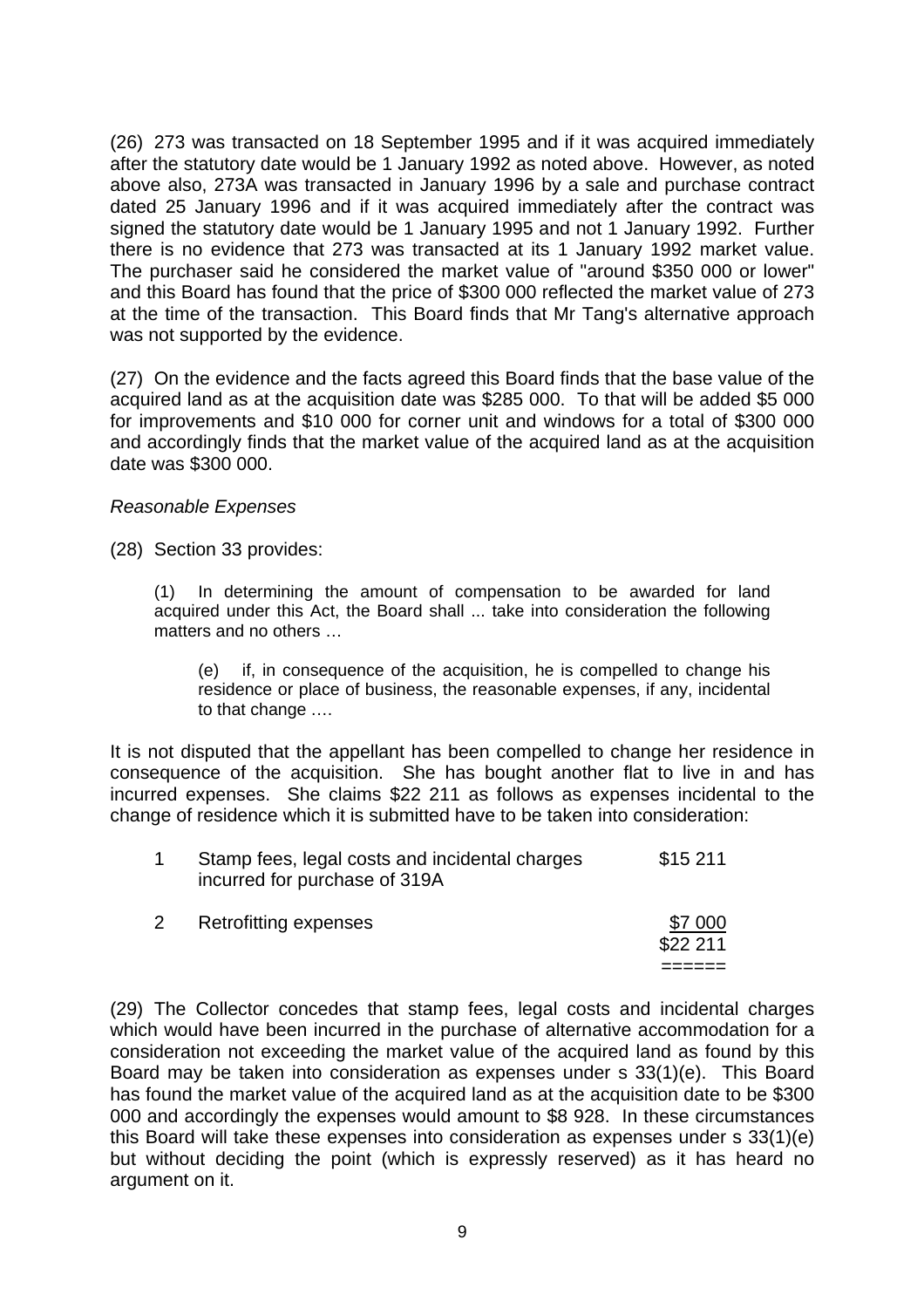(30) The Collector opposes the claim in respect of retrofitting expenses. His case appears to be (1) that the expenses are not proved; (2) that the expenses include the price of new items and some depreciation must be taken into consideration; and (3) that to allow the expenses of retrofitting would be to overcompensate the appellant since it was her case that the market value of the acquired land was the same as what she had paid for 319A and the actual condition of the acquired land had been taken into consideration in the determination of its market value.

(31) The expenses to be taken into consideration must be expenses which are incidental to the change of residence. That is what s 33(1)(e) says. As noted above no submissions have been made to this Board as to what these expenses cover and no authorities have been cited. Khublall, *Compulsory Land Acquisition - Singapore and Malaysia* (2nd Ed 1994) at p 207 gives 5 examples but retrofitting a replacement property is not included. He then proceeds to refer to the English case of *Harvey v Crawley Development Corporation* [1957] 1 QB 485 which was a decision on s 2 (which requires the tribunal to act in accordance with the prescribed rules in assessing compensation) of the since repealed Acquisition of Land (Assessment of Compensation) Act 1919. Rule 2 provided a definition of "value" (which it is mentioned in passing used the expression "willing seller" which found its way into the authorities based on the definition) and rule 6 provided that rule 2 should not affect the assessment of compensation for disturbance. "Disturbance" obviously covers more than mere expense incidental to a change of residence and *Harvey* is not really very helpful. In any case it does not deal with retrofitting a replacement property. Aggarwala, *Compulsory Acquisition of Land in India* (7th Ed 1999) at paras 302 to 307 only discusses expenses of removal and no others notwithstanding that the relevant provision which is *in pari materia* with s 33(1)(e) has been part of the law in India for well over 100 years.

(32) In the decision of this Board the expenses of retrofitting a replacement property are not expenses incidental to a change of residence for the purpose of s 33(1)(e). The appellant did not have to incur the expense or she could choose to incur a lesser or greater expense. She could have bought a replacement property which required little or no retrofitting at all or she could have elected to buy one that was in such a state of disrepair as to require very substantial works to be carried out. A retrofitting expense is capital in nature and when it was incurred it added or should have added value to the property which the appellant bought. The change of residence forced upon the appellant in consequence of the acquisition did not give rise to the expense. It merely provided the occasion for it. In contrast a change of residence does give rise to removal and the expenses associated with it although there may well be cases where no actual expense is incurred in the removal.

(33) The appellant also claims removal expenses and although no evidence of the amount incurred has been adduced this Board is satisfied that some expenses have been incurred and that these expenses have to be taken into consideration in determining the amount of compensation to be awarded under s 33(1)(e). The Collector concedes such expenses up to \$1 000.

*Award*